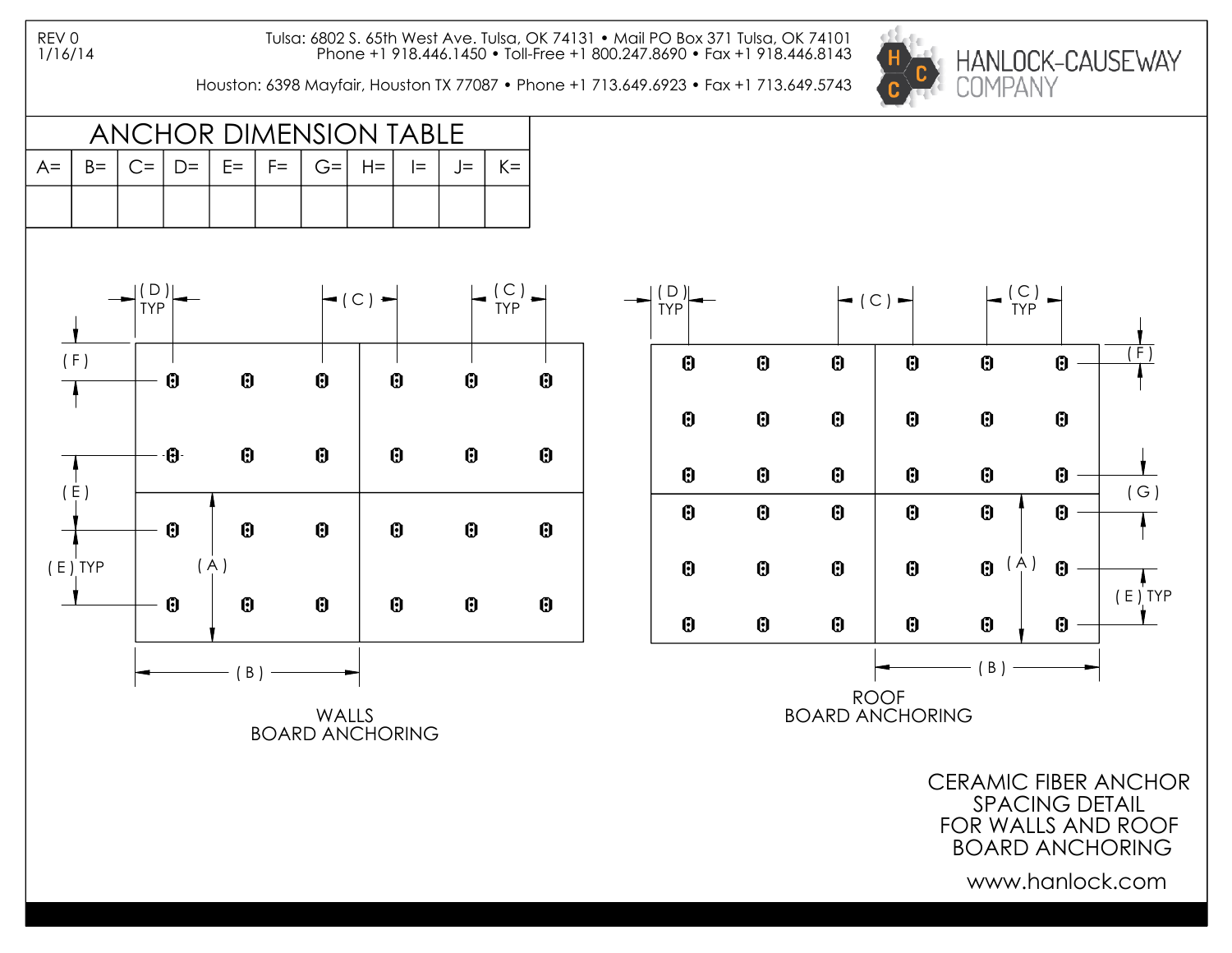Tulsa: 6802 S. 65th West Ave. Tulsa, OK 74131 • Mail PO Box 371 Tulsa, OK 74101 Phone +1 918.446.1450 • Toll-Free +1 800.247.8690 • Fax +1 918.446.8143

Houston: 6398 Mayfair, Houston TX 77087 • Phone +1 713.649.6923 • Fax +1 713.649.5743



ANCHOR DIMENSION TABLE A= | B= | C= | D= | E= | F= | G=| H=| I= | J= | K=



CERAMIC FIBER ANCHOR SPACING DETAIL FOR WALLS AND ROOF BLANKET BUTT JOINTS

www.hanlock.com

( E )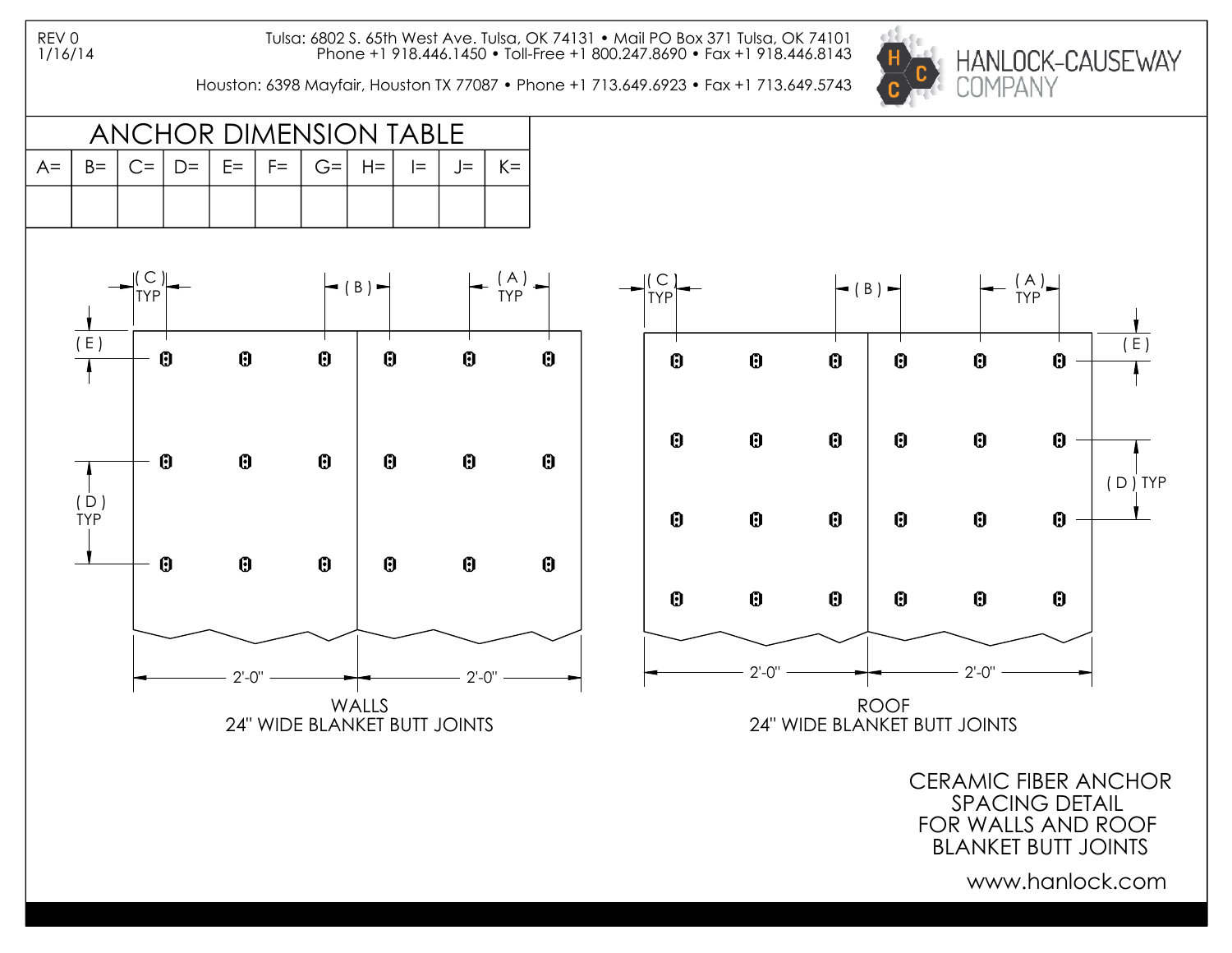Tulsa: 6802 S. 65th West Ave. Tulsa, OK 74131 • Mail PO Box 371 Tulsa, OK 74101 Phone +1 918.446.1450 • Toll-Free +1 800.247.8690 • Fax +1 918.446.8143

Houston: 6398 Mayfair, Houston TX 77087 • Phone +1 713.649.6923 • Fax +1 713.649.5743







CERAMIC FIBER ANCHOR SPACING DETAIL FOR WALLS AND ROOF BLANKET COMPRESSION JOINTS

www.hanlock.com